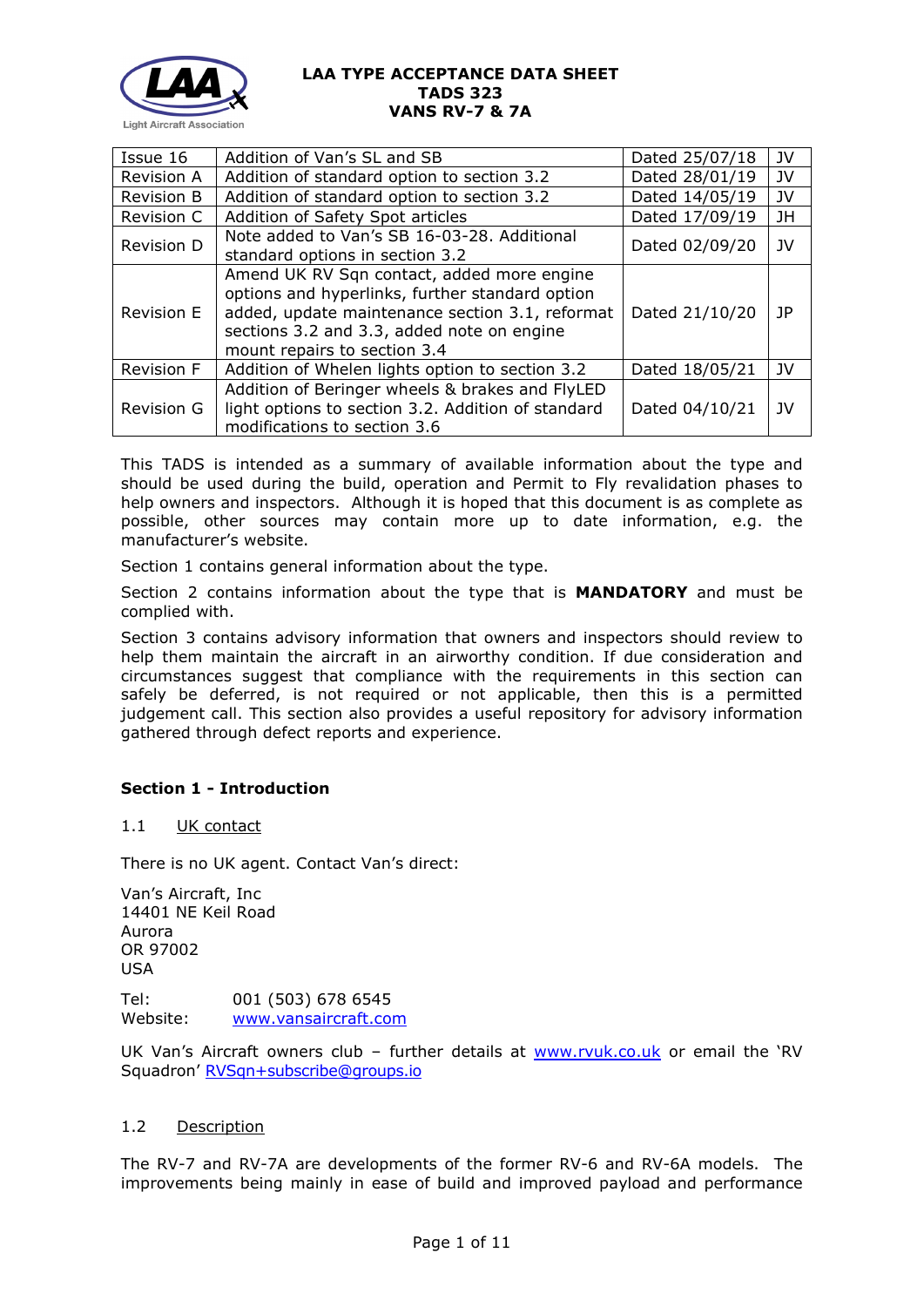

using up to 200 hp Lycoming engines. Van's Aircraft have now approved the installation of the 210 hp YIO-390 A3B6 and 215 hp IO-30-EXP119 engines. The RV-7 and RV-7A can be built from standard or fast-build kit. Pre-built wing spars are also available. All are acceptable subject to the inspector being entirely satisfied with the quality of workmanship of any part-built assemblies. Solid-riveted sheet aluminium construction is used throughout. Many hundreds of these kits have been sold. The aircraft is fitted with integral wing fuel tanks and sealed during construction using a proprietary sealant. For UK-built examples recommend suitable corrosion protection of aluminium airframe throughout, e.g. epoxy primer on aluminium parts and assembly compound where steel parts are assembled to aluminium parts.

The RV-7 is similar to the RV-7A except that the RV-7 has a tailwheel rather than nosewheel undercarriage.

150-215 hp Lycoming O-320, IO-320, O-360, IO-360 and IO-390 engines may be fitted as recommended by Van's. Also accepted with equivalent 'XP' type engines manufactured by Superior Air Parts. Consult LAA regarding acceptable models of Superior Air Parts engines. In general, a modification application is required for electronic ignition installations on Lycoming/clone engines (see also LAA Technical Leaflet [TL 3.15: Non-Certified and Cloned](http://www.lightaircraftassociation.co.uk/engineering/TechnicalLeaflets/Mods%20and%20Repairs/TL%203.15%20Non-certified%20Lycoming%20Engines.pdf) Lycoming Engines).

Various manufacturers' propellers have been approved by LAA Engineering for installation on the RV-7/7A. These include fixed pitch and variable pitch propellers from Catto, Hartzell, Lodge, MT, Sensenich and Warnke with an associated mixture of engine types. There may be restrictions on certain propellers fitted to some engines, particularly those that have electronic ignition installed.

Note that the only propeller(s) approved for an individual aircraft are those listed on the individual aircraft's Operating Limitations document or in the [PTL/1](http://www.lightaircraftassociation.co.uk/engineering/NewMods/PTL.html) (Propeller Type List) for the type.

## **Section 2 – Mandatory information for owners, operators and inspectors**

At all times, responsibility for the maintenance and airworthiness of an aircraft rests with the owner. Condition No 3 of a Permit to Fly requires that: *"the aircraft shall be maintained in an airworthy condition".* 

## 2.1 Fast Build Kit 51% Compliance

The contents of the standard fast build kit are accepted as compliant with the 51% 'major portion' requirements on the basis that it is the same kit standard that has been accepted as 51% compliant by the FAA.

## 2.2 Build Manual

RV-7/-7A Assembly Manual and RV-7/-7A drawings. Revisions to the RV-7/7A drawings issued since 2008 can be found in the [RV-7/7A Service Information and](https://www.vansaircraft.com/service-information-and-revisions/?aircraft=rv-7&doctype=all&sort=date)  [Revisions](https://www.vansaircraft.com/service-information-and-revisions/?aircraft=rv-7&doctype=all&sort=date) section of the Van's Aircraft website.

Van's Aircraft newsletter, the [RVator,](https://www.vansaircraft.com/rvator/) provides useful additional guidance. Although no longer produced (Van's publish more information on their website and on 'social media', the past RVators still provide useful information.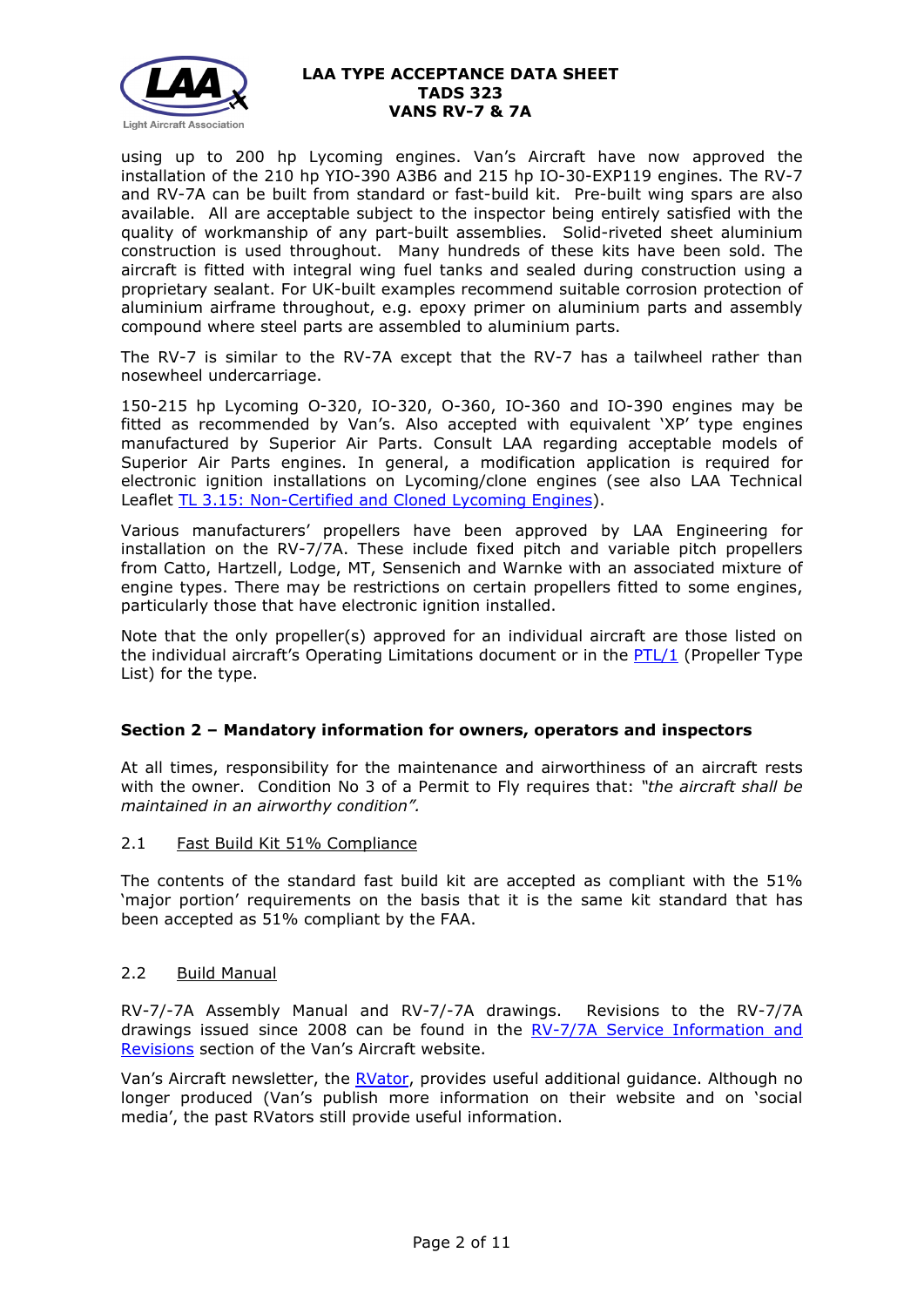

# 2.3 Build Inspections

Build inspection schedule 44 (Van's RV Aircraft).

Inspector approval codes A-A, A-M, or K. Inspector signing off final inspection also requires 'first flight' endorsement.

## 2.4 Flight Manual

Nil. Build manual contains section with advice on flight testing.

## 2.5 Mandatory Permit Directives

None applicable specifically to this aircraft type:

Also check the LAA website for MPDs that are non-type specific  $(TL 2.22)$ .

# 2.6 LAA Required Modifications (including LAA issued AILs, SBs, etc)

| Reference       | Description                                                      | Applicability |
|-----------------|------------------------------------------------------------------|---------------|
| MOD/323/001     | P2 control column attachment                                     | All variants  |
| MOD/323/002     | Addition of artificial stall warner (supersedes MOD-<br>181-002) | All variants  |
| MOD/323/003     | Inspection for cracking in tailplane front spar                  | All variants  |
| MOD/323/004     | Inspection for cracks in elevator forward spar                   | All variants  |
| Van's SB 02-6-1 | Van's larger rudder                                              | All variants  |

The RV-7/-7A type engine mount must be fitted to RV-7/-7A aircraft rather than the similar but weaker RV-6/6A engine mount even though the two appear interchangeable.

Note also the LAA [advisory letter](http://www.lightaircraftassociation.co.uk/engineering/TADs/323/VANS%20FILLER%20CAPS.pdf) regarding water leakage past fuel filler caps dated 03.09.02.

## 2.7 Additional engine operating limitations to be placarded or shown by instrument markings

Notes:

Refer to the engine manufacturer's latest documentation for the definitive parameter values and recommended instruments.

Where an instrument is not fitted, the limit need not be displayed.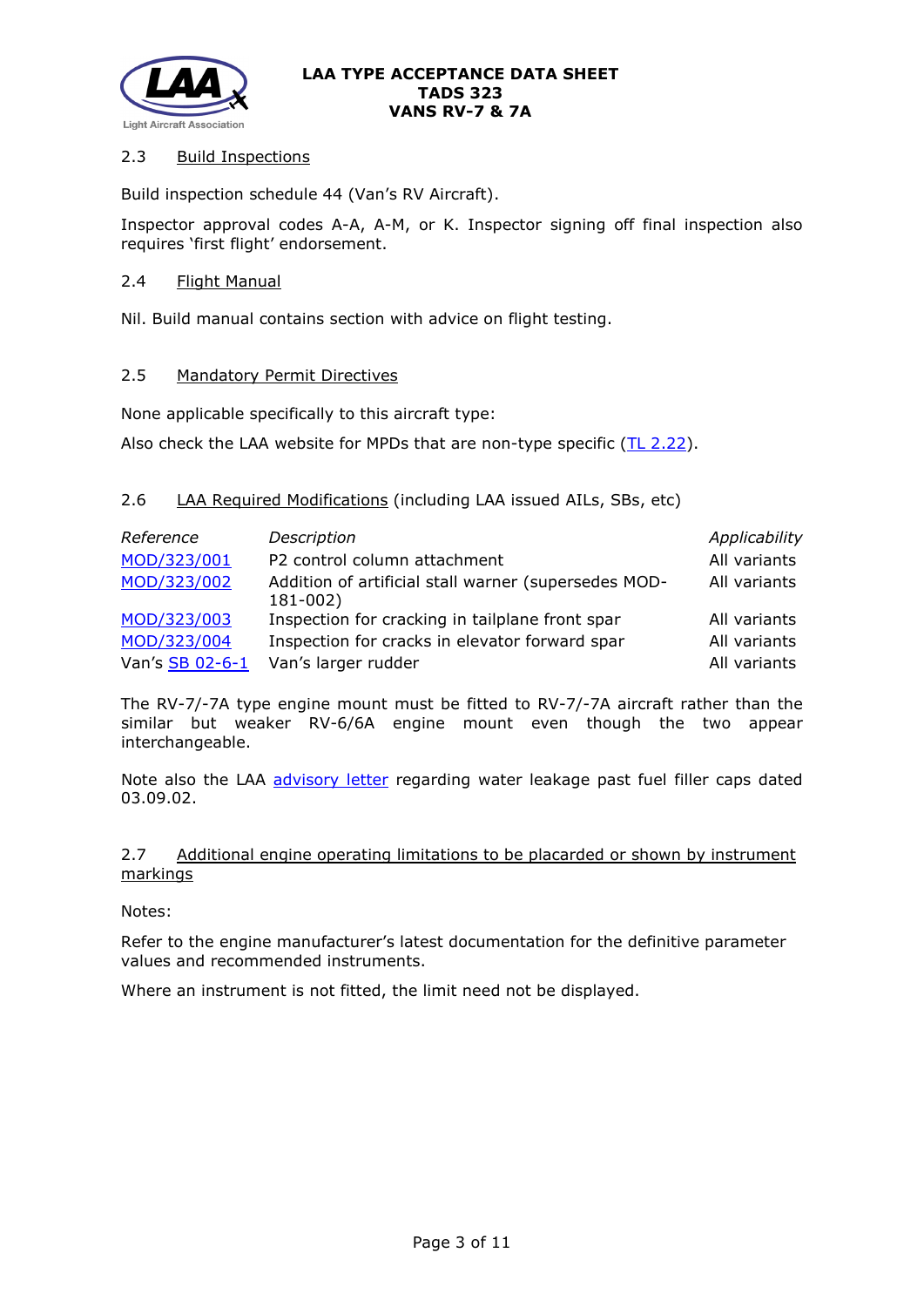

# 2.8 Control surface deflections

| Ailerons  | Up: 25 to 32°<br>Down: 15 to 17°                    |
|-----------|-----------------------------------------------------|
| Elevators | Up: 25 to 30°<br>Down: 20 to 25°                    |
| Rudder    | Left $30$ to $35^\circ$<br>Right $30$ to $35^\circ$ |
| Flaps     | Down 40°                                            |

## 2.9 Operating Limitations and Placards

(Note that the wording on an individual aircraft's Operating Limitations document takes precedence, if different.)

- 1. Maximum number of occupants authorised to be carried: Two
- 2. The aircraft must be operated in compliance with the following operating limitations, which shall be displayed in the cockpit by means of placards or instrument markings:
	- 2.1 Aerobatic Limitations Aerobatic manoeuvres are prohibited. Intentional spinning is prohibited.
	- 2.2 Loading Limitations Maximum Total Weight Authorised: 1800 lb CG Range: 78.7" to 86.82" aft of datum Datum Point is: a point 70.0" forward of the leading edge of the wing
	- 2.3 Engine Limitations Maximum Engine RPM: 2700 (2600 rpm when Sensenich 70CM 2-blade metal propeller fitted to O-320 or IO-320 engines)
	- 2.4 Airspeed Limitations Maximum Indicated Airspeed ( $V_{NE}$ ): 230 mph IAS Max Indicated Airspeed Flaps Extended: 100 mph IAS
	- 2.5 Other Limitations The aircraft shall be flown by day and under Visual Flight Rules only. Smoking in the aircraft is prohibited.

## Additional Placards:

"Recommended climb speed 90 kts (103 mph). Refer to RV-7 Pilot's Note ref [RV7/PN/1"](http://www.lightaircraftassociation.co.uk/engineering/TADs/323/RV7-PN-1.pdf)

"Occupant Warning - This Aircraft has not been Certificated to an International Requirement"

A fireproof identification plate must be fitted to fuselage, engraved or stamped with aircraft's registration letters.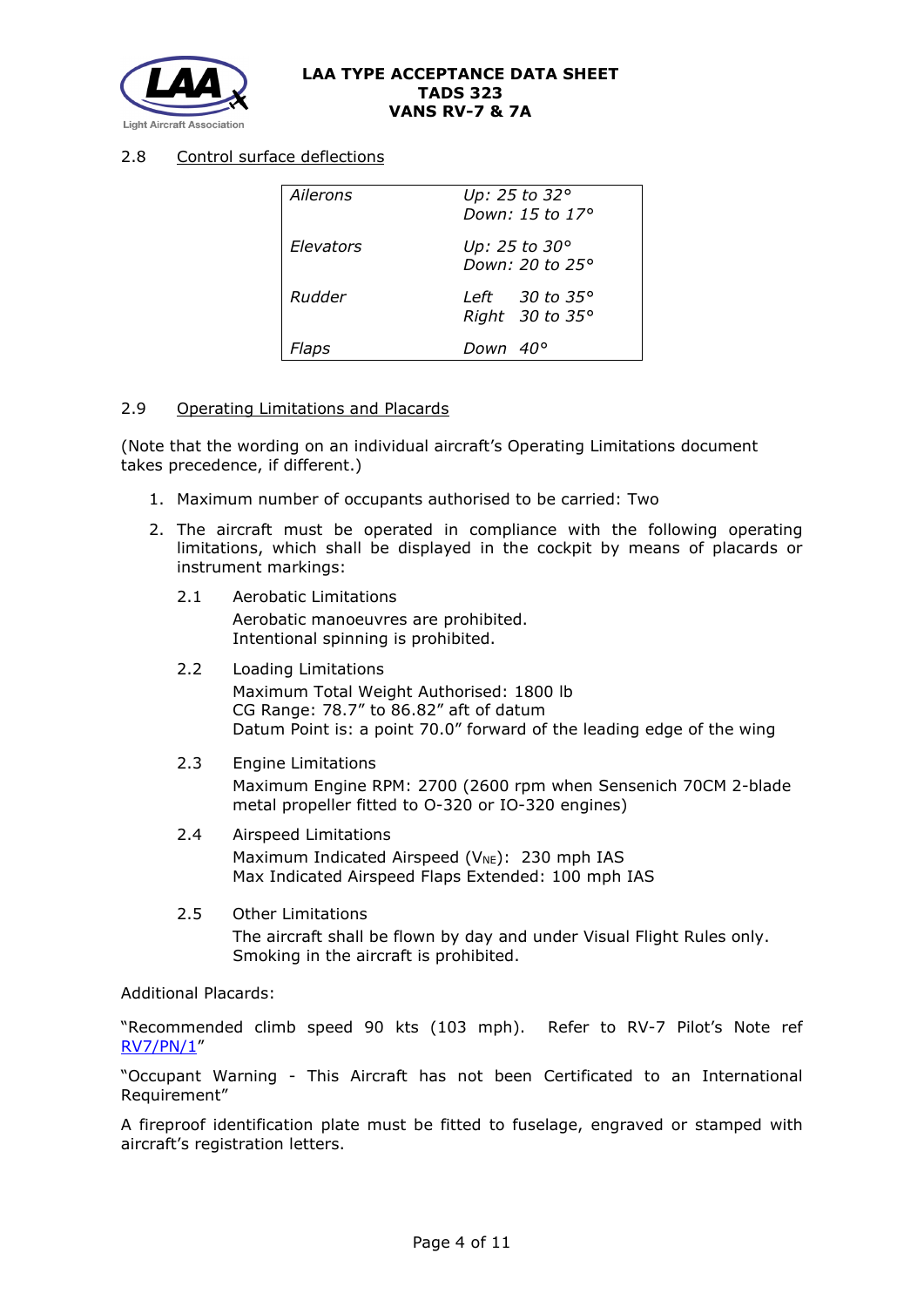

When certain types of metal propeller are fitted, RPM 'avoid bands' are necessary as specified by the propeller manufacturer, in which case these must also be placarded.

#### Aerobatic Limitations

Alternative limitations for those individual aircraft cleared for limited aerobatics:

Intentional spinning is prohibited.

The following aerobatic manoeuvres only are permitted, not exceeding +6g or -3g Maximum airspeed for full control deflection,  $VA = 142$  mph IAS

| Manoeuvre        | Entry air speed |
|------------------|-----------------|
| Inside loop      | 150 mph         |
| Aileron roll     | 138 mph         |
| Slow roll        | 138 mph         |
| Stall turn       | 138 mph         |
| Barrel roll      | 138-150 mph     |
| Roll off the top | $160$ mph       |
| Cuban eight      | 160 mph         |

Loading Limitations

Maximum aerobatic weight: 727 kg (1600 lb) CG Range, aerobatic category: 78.7" to 84.5" aft of datum.

Aircraft cockpit to be placarded: "Warning: this is a high-performance aircraft in which care is required particularly during aerobatic manoeuvres to avoid exceeding structural limits and/or maximum permitted airspeeds".

"In the event of an inadvertent erect spin, the aircraft responds to standard recovery actions ie throttle closed, check ailerons centred, apply full opposite rudder followed by progressive forward stick until rotation ceases".

2.10 Maximum permitted empty weight

N/A

## **Section 3 – Advice to owners, operators and inspectors**

#### 3.1 Maintenance Manual

Nil. In the absence of a manufacturer's schedule, LAMS can be used as a guide to required inspections and this is reflected in the check list in Section 1 of the LAA's FWR-1 Permit to Fly revalidation application form.

Alternatively, the LAA Generic Maintenance Schedule may be used. Further details can be found in the [Aircraft Maintenance](http://www.lightaircraftassociation.co.uk/engineering/Maintenance/Aircraft_Maintenance.html) section of the LAA website.

Van's [RV-7/7A Service Information and Revisions](https://www.vansaircraft.com/service-information-and-revisions/?aircraft=rv-7&doctype=all&sort=undefined) should also be reviewed regularly. Maintenance is typical of riveted aluminium alloy airframe.

Engine maintenance as appropriate to the engine manufacturer's advice, e.g. Lycoming (further reference information can be found in [LAA TADS E04: Lycoming\)](http://www.lightaircraftassociation.co.uk/engineering/TADs/E04%20LYCOMING.pdf).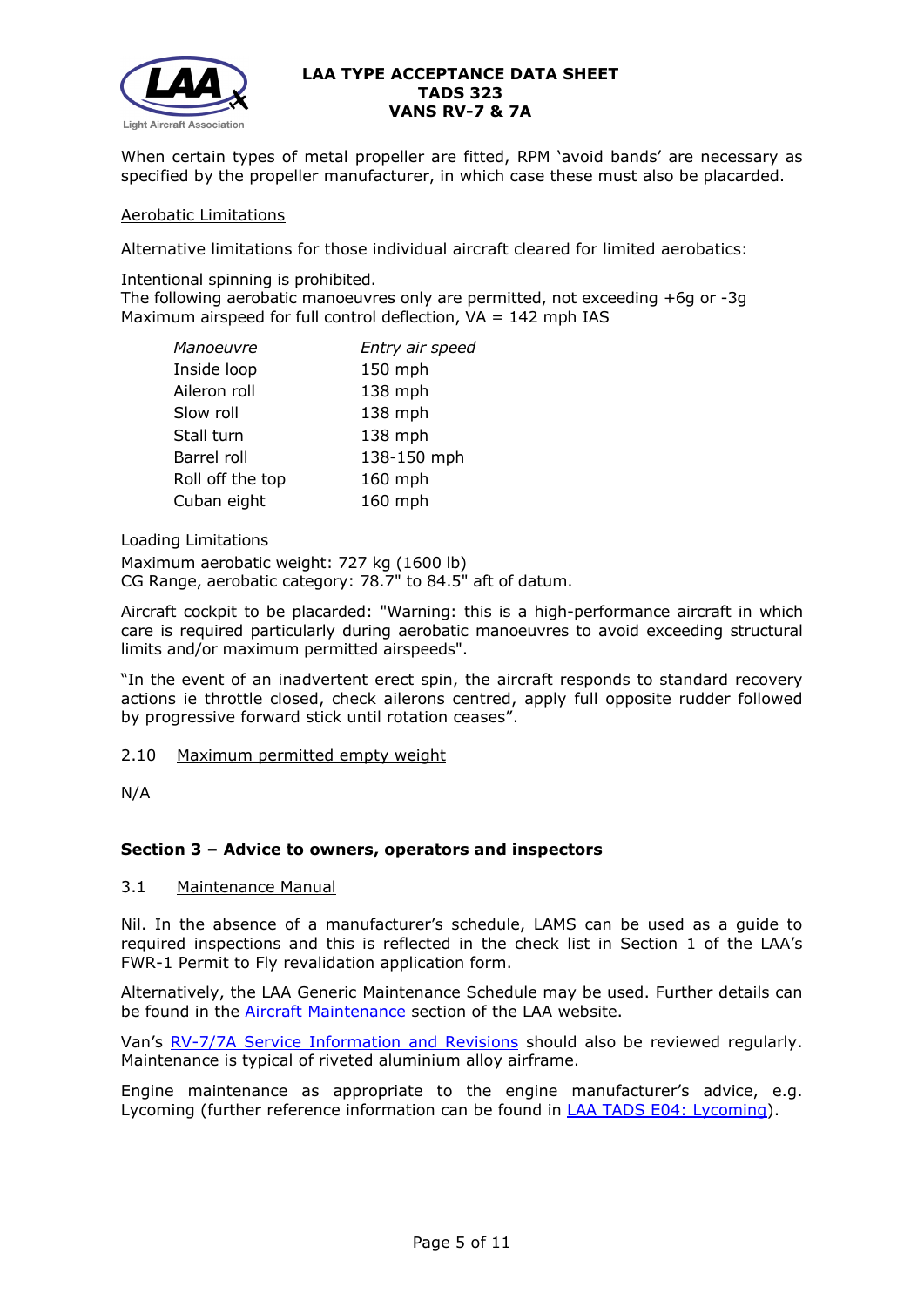

# 3.2 Manufacturer's/Standard Options

Van's offer a great number of options in their catalogue of accessories, the majority of which are accepted by the LAA. Refer to LAA Technical Leaflet  $TL$  3.08 for details.

Some examples of the RV-7 and -7A may be cleared for limited aerobatics. This is subject to a number of special requirements and a special flight test. A G meter must be fitted for aerobatic clearance. Contact LAA Engineering for the procedure to clear an aircraft for aerobatics.

In general, it is possible to convert an RV-7A to an RV-7 and vice versa. Contact LAA Engineering for advice prior to starting a conversion.

The following items are also permitted to be fitted as optional equipment, without further reference to LAA Engineering. Installations must be inspected by an LAA Inspector against the supplied installation instructions and a PMR entered into the logbook.

Note: Contact LAA Engineering for further details of a specific referenced mod.

| Manufacturer/Supplier   | Description                                                     | LAA<br>Mod      |
|-------------------------|-----------------------------------------------------------------|-----------------|
| Affordable Panels Inc   | Modular instrument panel                                        | No<br>Mod 11302 |
| Andair                  | Fuel pump PX375-TC (on fuel injected engines                    | n/a             |
|                         | only and only pump serial numbers 30453 and                     |                 |
|                         | on).                                                            |                 |
| Andair                  | Lockable fuel caps                                              | n/a             |
| Andair                  | TQX series throttle quadrant with or without                    | n/a             |
|                         | flap switches                                                   |                 |
| AntiSplatAero           | Nose leg brace and fairing fitted in accordance                 | Mod 13274       |
|                         | with the manufacturer's instructions entitled<br>'The Nose Job' |                 |
| Bell                    | Tailwheel fork                                                  | Mod 12276       |
| Beringer                | RF-022(A) main wheels and EA-002N(A) brake                      | Mod 15426       |
|                         | assemblies                                                      |                 |
| <b>Briggs Airmotive</b> | Nosewheel bearing spacers                                       | Mod 12265       |
| <b>Delrin</b>           | Aileron stop                                                    | Mod 12893       |
| Dynon                   | Pitot head on a Gretz mount                                     | Mod 12540       |
| Dynon                   | Pitot head on a Safeair1 mount                                  | Mod 14034       |
| Flyboys                 | Supertracks canopy tracks extension                             | Mod 15022       |
| <b>FlyLED</b>           | The Works (nav, strobe, landing/taxi lights)                    | Mod 15598       |
| Fly LED                 | Tail light kit                                                  | Mod 15598       |
| Garmin                  | GAP 26 pitot head on a Gretz mount                              | Mod 14769       |
| Garmin                  | GAP 26 heated pitot head on a Safeair1 mount                    | Mod 15392       |
| Gretz                   | GA-1000 heated pitot head on a Gretz mount                      | Mod 15255       |
| JD Air Parts            | Tailwheel fork assembly                                         | n/a             |
| JD Air Parts            | Lightweight tailwheel                                           | n/a             |
| JD Air Parts            | Tailwheel steering link                                         | n/a             |
| Rocket                  | Tailwheel steering link                                         | Mod 11575       |
| Sega                    | Tailwheel fork                                                  | Mod 12414       |
| Skybolt                 | CLoc cowl fastener kit                                          | Mod 13205       |
| Whelen                  | Microburst series nav and strobe lights                         | n/a             |
| n/a                     | Bonding of canopy (also see <i>instructions</i> )               | Mod 11217       |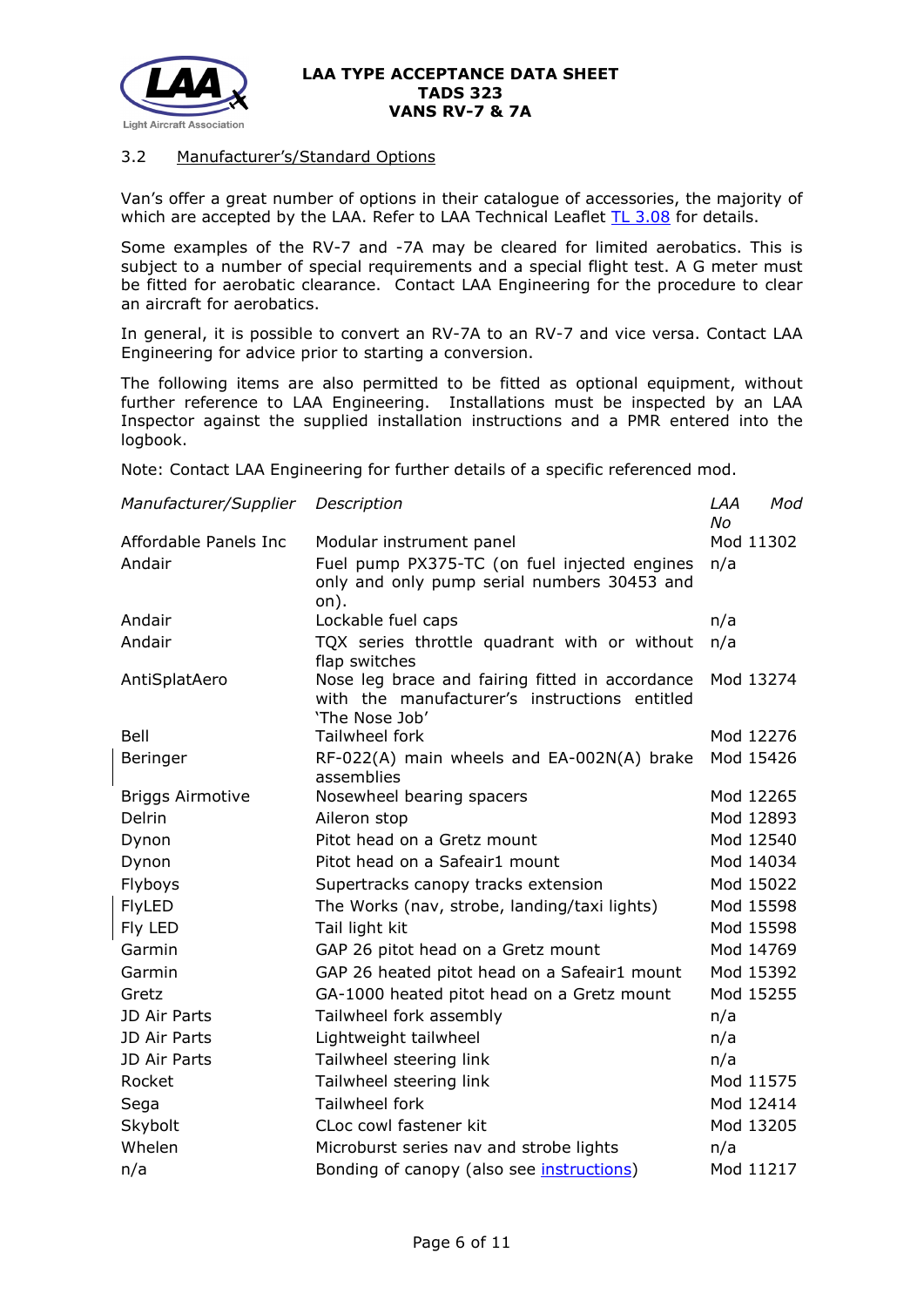

n/a Replacement of removable canopy hinge pins n/a with appropriate bolts and nuts

# 3.3 Manufacturer's Information (including Service Bulletins, Service Letters, etc)

In the absence of any over-riding LAA classification, inspections and modifications published by the manufacturer should be satisfied according to the recommendation of the manufacturer. It is the owner's responsibility to be aware of and supply such information to their Inspector.

Copies of RV-7/7A continuing airworthiness, service information and plans revisions can be downloaded from the Van's Aircraft website: RV-7/7A Service Information and **[Revisions](https://www.vansaircraft.com/service-information-and-revisions/?aircraft=rv-7&doctype=all&sort=undefined)** 

Notifications and Service Letters:

| Reference ID                   | Dated     | Description                                          |
|--------------------------------|-----------|------------------------------------------------------|
| SL-00014                       | 26 Aug 20 | Optional added stiffener in tail cone                |
| SL 19-04-30                    | 20 Jun 19 | New elastomer nose gear leg/mount -<br>retrofit info |
| N 18-03-21                     | 21 Mar 18 | Cracks near the top of the step                      |
| SL 16-11-04                    | 16 Nov 16 | Tip-up canopy operation                              |
| SL 15-11-20                    | 23 Dec 15 | RV - Aerobatic gross weight                          |
| N 14-12-11                     | 11 Dec 14 | VS-801PP vertical stabiliser skins                   |
| $N$ 14-10-24                   | 24 Oct 14 | Heat muff screen installation                        |
| N 14-07-03                     | 03 Jul 14 | SAIB HQ-14-16 all-metal lock nuts                    |
| N Fuel Lever II Install        | 20 Dec 11 | Fuel valve lever II installation                     |
| N Buying a Flying RV           | 19 Apr 11 | A letter to prospective buyers of flying RVs         |
| <b>SL Soft Rivets</b>          | 26 Nov 07 | Soft rivets                                          |
| <b>N Master Switch</b>         | 16 Nov 07 | Inspect master switch                                |
| <b>SL Nose Gear</b>            | 09 Nov 07 | Nose gear leg and fork upgrade                       |
| <b>N Nosewheel Torque</b>      | 06 Sep 07 | Tricycle gear aircraft nose wheel torque             |
| N Dynafocal II                 | 05 Apr 07 | Dynafocal II mounts                                  |
| <b>N Battery Cables</b>        | 18 Oct 06 | #2 Battery cables                                    |
| N 60 Amp Alternator Wiring     | 13 Feb 06 | 60 amp alternator                                    |
| N FAB SB 05                    | 01 Oct 05 | Filtered Airbox advisory                             |
| <b>N Nosegear Design</b>       | 10 Mar 05 | Nose gear design                                     |
| <b>N HS710</b>                 | 10 Nov 04 | Check horizontal flange of HS-710<br>Addendum        |
| N Buying a Used RV Kit         | 11 Aug 04 | Buying a second-hand RV kit                          |
| N Buying a Flying RV           | 30 Jun 04 | Buying a flying RV (see also 19 Apr 11<br>above)     |
| N Gascolator                   | 04 Sep 03 | GAS-3 gascolator recall                              |
| N Hartzell HC-C2YK-1BF         | 01 Mar 03 | Hartzell HC-C2YR prop                                |
| N Hartzell HC-C2YR-1BF         | 01 Mar 03 | Hartzell HC-C2YK prop                                |
| <b>N CT-83F</b>                | 14 Nov 01 | CT82F and CT83F throttle quadrants                   |
| <b>N Anti-Rotation Bracket</b> | 12 Jun 00 | Fuel pickup tube anti-rotation bracket               |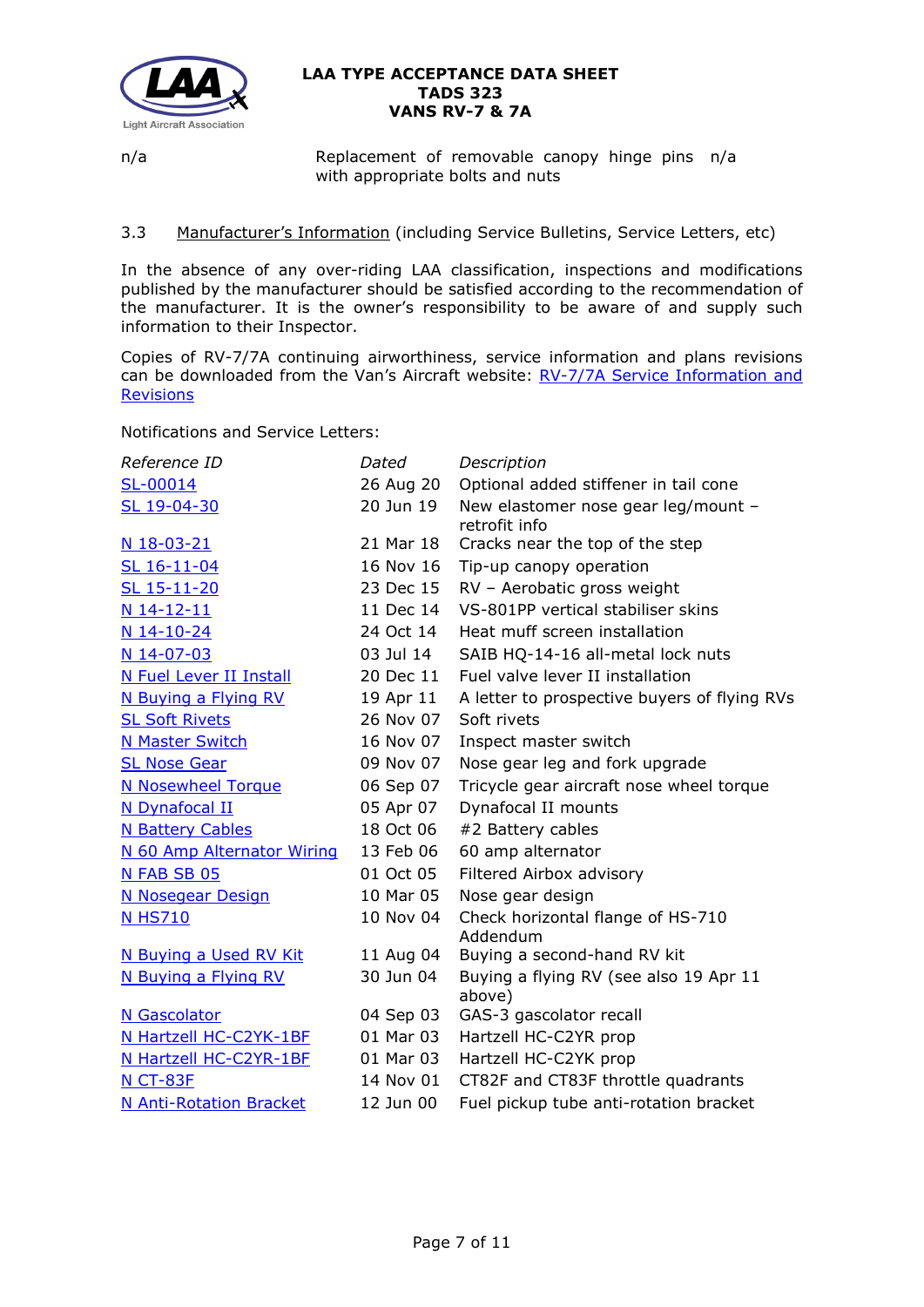

#### Service Bulletins:

| Reference<br>ID       | Dated     | Description                                                                                                                                                                                                                          |
|-----------------------|-----------|--------------------------------------------------------------------------------------------------------------------------------------------------------------------------------------------------------------------------------------|
| <b>SB 00006</b>       | 06 May 20 | Potential leaking of Kavlico pressure sensors                                                                                                                                                                                        |
| SB 18-05-21           | 21 May 18 | Proper installation of gauge plug in fuel sender                                                                                                                                                                                     |
| SB 16-03-28           | 28 Mar 16 | Cracking of wing aft spar web at the inboard aileron hinge<br>bracket attach rivets (note that the rectification actions<br>given in this Service Bulletin are acceptable to LAA and no<br>separate repair application is necessary) |
| SB 14-12-22 22 Dec 14 |           | Nose stop flange installation                                                                                                                                                                                                        |
| SB 14-02-05           | 05 Feb 14 | Cracks in elevator spar (see also <b>LAA MOD/323/004)</b>                                                                                                                                                                            |
| SB 14-01-31           | 31 Jan 14 | Horizontal stabiliser cracks (see also <b>LAA MOD/323/003)</b>                                                                                                                                                                       |
| SB 12-08-14           | 14 Aug 12 | Inspect for missing wing attach bolts                                                                                                                                                                                                |
| SB 11-09-13           | 03 Sep 11 | Fuel tank slosh inspection                                                                                                                                                                                                           |
| SB 07-11-09           | 09 Nov 07 | Nose gear leg and fork upgrade                                                                                                                                                                                                       |
| SB 07-4-12            | 12 Apr 07 | Securing flap motor rod end bearing                                                                                                                                                                                                  |
| SB 07-2-6             | 06 Feb 07 | Affixing the passenger control stick permanently                                                                                                                                                                                     |
| SB 06-9-20            | 20 Sep 06 | Trim cable anchor                                                                                                                                                                                                                    |
| SB 06-2-23            | 23 Feb 06 | Safetying of standard and flop-type fuel pickup tubes (see<br>also related <b>LAA</b> letter)                                                                                                                                        |
| $SB$ 05-1-1           | 01 Jan 05 | Tip-up canopy fuselage kits                                                                                                                                                                                                          |
| $SB$ 04-3-1           | 01 Mar 04 | Electric flap motor recall                                                                                                                                                                                                           |
| <u>SB 02-12-1</u>     | 01 Dec 02 | Pre-manufactured hoses                                                                                                                                                                                                               |
| $SB$ 02-6-1           | 01 Jun 02 | Larger rudder (LAA required mod)                                                                                                                                                                                                     |
| SB 96-10-2            | 02 Oct 96 | Full swivel tail wheel                                                                                                                                                                                                               |
| SB 96-10-1            | 01 Oct 96 | Filtered airbox                                                                                                                                                                                                                      |

## 3.4 Special Inspection Points

- 1. Builders not familiar with the form of solid construction used in this type are encouraged to practise on scrap test pieces to learn techniques of riveting before starting on actual construction.
- 2. These are high-performance aircraft and top-quality workmanship is essential.
- 3. The engine compartments of these aircraft are fairly cramped and care should be taken to avoid overheating problems, charring of the cowlings near the exhaust, vapour-lock due to pre-heating of fuel in gascolator, etc. Insulating the exhaust pipes has been found to help, but can cause problems with premature and hidden corrosion of the exhaust pipes underneath.
- 4. The flaps are operated by rod-ends on the operating pushrods without any back-up capturing feature and therefore the rod-ends must be checked carefully for wear to ensure that there is no possibility of a rod-end coming adrift from a flap.
- 5. Check that fuselage fairing around rear of tailplane is well secured since if this fairing comes loose it could cause the elevator to jam.
- 6. Take care to minimise operating friction in flying controls by careful attention to hinges, rod-ends, lubrication etc.
- 7. Note that the trailing edge profile on control surfaces is critical to control characteristics.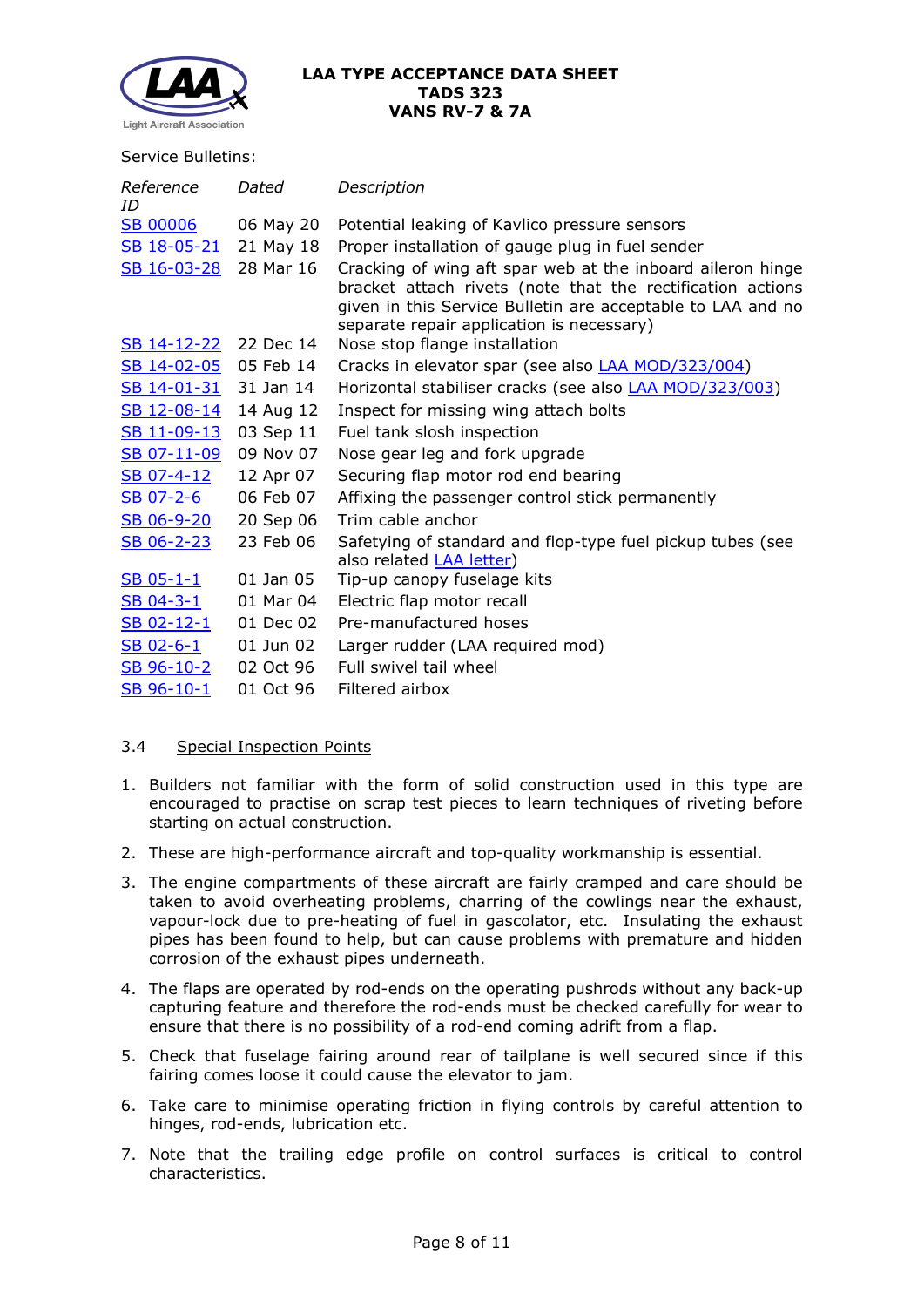

- 8. Engine mount cracks have been reported in the vicinity of the undercarriage leg sockets on similar tailwheel RV-6 model, especially when operated from grass fields. Cracks may also occur at other points on the engine mount of tailwheel versions and engine mounts must be carefully and regularly inspected. For repairs to engine mounts, consult with LAA Engineering and prior to carrying out any repairs, submit a [LAA/MOD 8: Repair Proposal](http://www.lightaircraftassociation.co.uk/engineering/StandardForms/LAA-MOD%208%20-%20Repair.pdf) form unless otherwise directed by LAA Engineering. Note: Nigel Reddish has approval to carry out repairs to RV engine mounts without further reference to LAA Engineering under Mod Number 11076 (Email: [sreddishandson@btconnect.com;](mailto:sreddishandson@btconnect.com) Telephone: 01623 810300).
- 9. With the similar RV-6A model, problems have been experienced with the nosewheel jamming in the spat and it is important to trim the nosewheel spat to ensure generous clearance between the tyre and the wheel aperture in the spat (circa half an inch), and to maintain the correct nosewheel tyre pressure. It is also important to maintain suitable preload on the nosewheel axle bearings, torqueing up the axle nut gently as required in the absence of a conventional spacer between the bearings. Note that the wheel spats may be used as part of the locking system for the axle nuts, so if the aircraft is operated with spats removed, alternative means of locking the axle nuts is required. Later type nosewheel forks provided by Van's seek to improve this issue by raising the ground clearance of the nose leg.
- 10. If manual elevator trim is fitted, refer to [SB 06-9-20](http://www.lightaircraftassociation.co.uk/engineering/TADs/323/sb06-9-20.pdf) regarding problems with rear attachment of trim cable.
- 11. Longitudinal levelling datum for weight is the cockpit rails.

# 3.5 Operational Issues

The following Safety Spot articles are relevant to Van's RV-7 aircraft

1 *Light Aviation* issue [May 2012](http://www.lightaircraftassociation.co.uk/2012/Magazine/May/Safety%20Spot.pdf) *Fuel injector pipe failure*

Fuel injector pipe not constructed with a flare was leaking fuel and making cockpit smell.

2 *Light Aviation* issue [February](http://www.lightaircraftassociation.co.uk/2013/Magazine/February/safetyspot_feb.pdf)  *Carburettor heater insufficient* [2013](http://www.lightaircraftassociation.co.uk/2013/Magazine/February/safetyspot_feb.pdf)

Loss of power produced by O-360 caused by suspect carburettor ice. Design of carburettor heater possibly insufficient to melt ice.

3 *Light Aviation* issue [March 2014](http://www.lightaircraftassociation.co.uk/2014/Mag/Mar/safetyspot_mar.pdf) *Checks for empennage cracks*

Relevant to RV-7. Four RV-6s found with cracks in the tail plane, all cracks slightly different and if found contact LAA engineering with repair program so it could be looked at by structures specialists. Cross refer also to [LAA/AWA/14/02](http://www.lightaircraftassociation.co.uk/MM/LAA%20AWA%2014%2002.pdf) and [LAA/AWA/14/03.](http://www.lightaircraftassociation.co.uk/MM/LAA%20AWA%2014%2003.pdf)

4 *Light Aviation* issue [June 2016](http://www.lightaircraftassociation.co.uk/2016/Magazine/June/safety_spot.pdf) *Rear spar web cracks*

Van's [SB 16-03-28](http://www.lightaircraftassociation.co.uk/engineering/TADs/323/sb16-03-28.pdf) released, detailing the possibility of cracking at the inboard aileron hinge bracket. More likely found on high use aerobatic examples of type.

5 *Light Aviation* issue [January 2017](http://www.lightaircraftassociation.co.uk/2017/Magazine/Jan/SafetySpot.pdf) *Rudder primary stop failure*

Rudder stop failed allowing over travel of rudder into elevator. Caused punctures of aircraft skin and risked 'locking out'.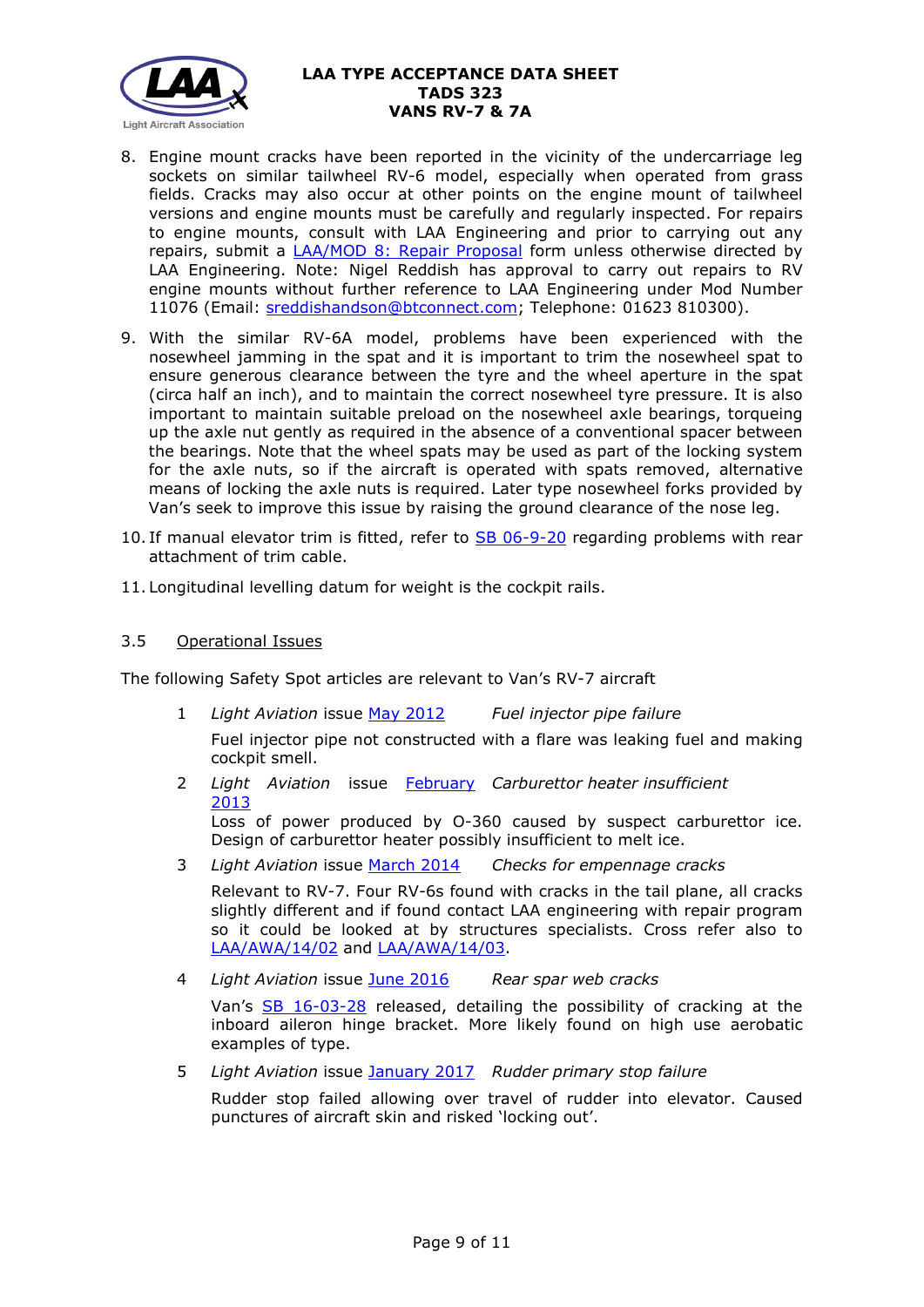

Other Operational Issues and Notes:

- 1. Adjustments to lateral trim can be made by lightly dressing aileron trailing edges.
- 2. These are high-performance aircraft but nevertheless the designs are well developed and thanks to good handling characteristics they have achieved a good accident-free record.
- 3. The stall warner vane may need adjusting to sound the hooter at the correct airspeed.
- 4. Due to the onset of neutral longitudinal stability in the climb configuration at lower airspeeds, a placarded recommendation to climb at an airspeed of 90 knots (103 mph) has been included by LAA for RV-7/7A types. Further details are provided in LAA note [RV7/PN/1](http://www.lightaircraftassociation.co.uk/engineering/TADs/323/RV7-PN-1.pdf) (also available from LAA).
- 5. Problems have been experienced with the similar RV-6A nose leg, especially when operating off grass, with instances of the nosewheel bending back and the strut digging into the ground, causing a rapid stop and further damage. In order to avoid this risk, it is important to maintain the correct nosewheel tyre pressure, and to trim the spat to ensure generous clearance between the tyre and the wheel aperture in the spat (circa half an inch). It is also important to maintain suitable preload on the nosewheel axle bearings, torqueing up the axle nut gently as required in the absence of a conventional spacer between the bearings. It is also important to land the aircraft on the mainwheels first and hold the nosewheel off the ground during the initial part of the landing roll, rather than landing on all three wheels together which encourages wheelbarrowing and overloading the nosewheel.
- 6. With a Lycoming O-320 engine as supplied through Van's in a Van's airframe, some owners have found that engines supplied with an 10-5217 carburettor ran too lean, leading to rapid temperature rise and a serious risk of overheating in the climb and unduly high temperatures in the cruise. This may be because the Van's intake ducts are more efficient than normal and allow a greater airflow than in other Lycoming installations. This appears to be a particular serious problem when constant speed propellers are used, allowing the engine to develop full power (and therefore maximum heat) in the climb. In some cases, this has meant having to throttle back at about 1000 ft agl after take-off, to avoid exceeding engine temperature limits and risking engine damage. Some owners have resorted to drilling out the carburettor main jet with a  $#39$  drill to cure the problem, but this modification presumably negates the warranty. Marvel-Schebler suggest that their alternative 10-3678-32 carburettor is set up to be 'more rich' than the 10-5217 and should be suitable in this application, but some owners report this causing a flat spot between 1300 and 1500 RPM.

# 3.6 Standard Modifications

The following Standard Modifications have been approved on the type. The Standard Modification leaflet associated with each modification (published on the website) must be followed and an [LAA/MOD1](http://www.lightaircraftassociation.co.uk/engineering/StandardForms/LAA-MOD%201%20-%20Standard%20Mod%20Incorporation.docx) form completed and return to LAA Engineering in each case (see also [TL 3.06\)](http://www.lightaircraftassociation.co.uk/engineering/TechnicalLeaflets/Mods%20and%20Repairs/TL%203.06%20Using%20an%20LAA%20Approved%20Standard%20Mod.pdf).